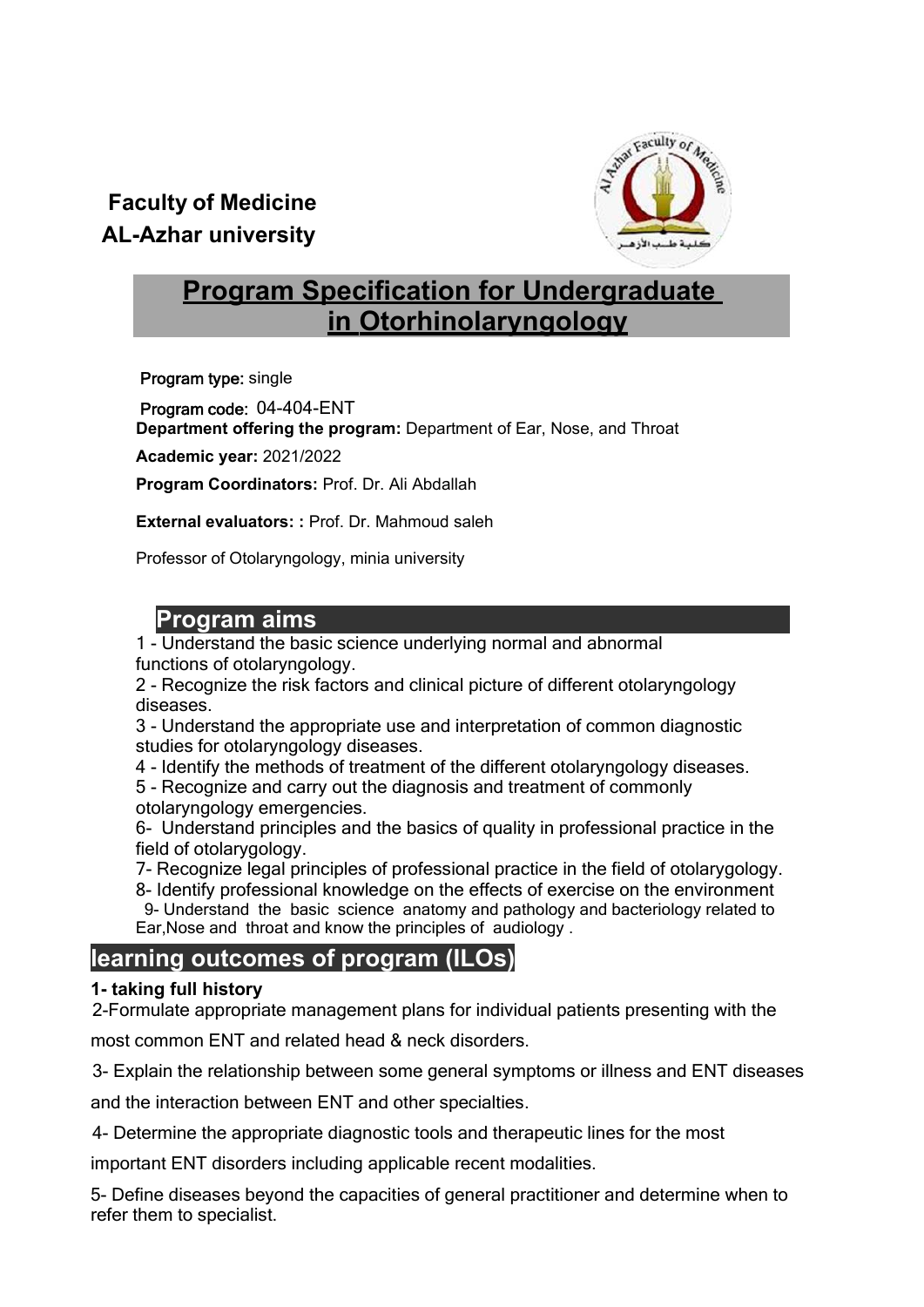6-perform general & local examination.

7- Determine the appropriate diagnostic tools and therapeutic lines for the most important ENT disorders including applicable recent modalities.

8- Analyze problems on anatomical, physiologic and pathologic backgrounds, develop a list of differential diagnosis with prioritization and propose a list of investigations in a cost effective way. 9- Show commitment to deal with patients in a compassionate manner .

10- emphasis on emergencies and early diagnosis of serious illness(epistaxis ,stridor ,traumatic conditions of ENT & facial palsy ).

11- Follow rules in dealing with patient.

12-Describe the basic anatomy and physiology of the ear, nose, pharynx, larynx, esophagus and trachea.

13-Determine ENT symptomatology, methods of examination and investigations applied for diagnosis in ENT.

14- Describe the clinical symptoms and signs and management of the most important and common Ear disorders (Acute inflammation of the external & middle ear cleft , Nonsuppurative otitis media , Chronic suppurative otitis media & complication of otitis media )

15- Describe the clinical symptoms and signs and management of the most important and common nasal disorders (Acute and chronic inflammations of the nasal cavity and para nasal sinuses, Allergic and non-allergic rhinitis , nasal polyposis & complication of rhinosinusitis ).

16- Describe the clinical symptoms and signs and management of the most important and common neck disorders (diseases of adenoid , tonsil ,larynx & salivary glands & suppuration of the pharynx) .

17- Recognize normal anatomical landmarks in a model or a picture.

18- Recognize different common lesions in the ear, nose and throat.

19-Recognize instruments used in diagnosis and in common surgery.

20- Report common signs on plain X-ray, CT scan pictures and MR images and determine

its significance.

.

21- Recognize different types of deafness and its degree as demonstrated in pure tone audiogram and different types of tympanometric curves and define its significance.

 **22-** Respect collaegues staff and assistants respectively**.** 

 **23-** Work effectively in groups .

24-Co-operate with colleagues and help them **.**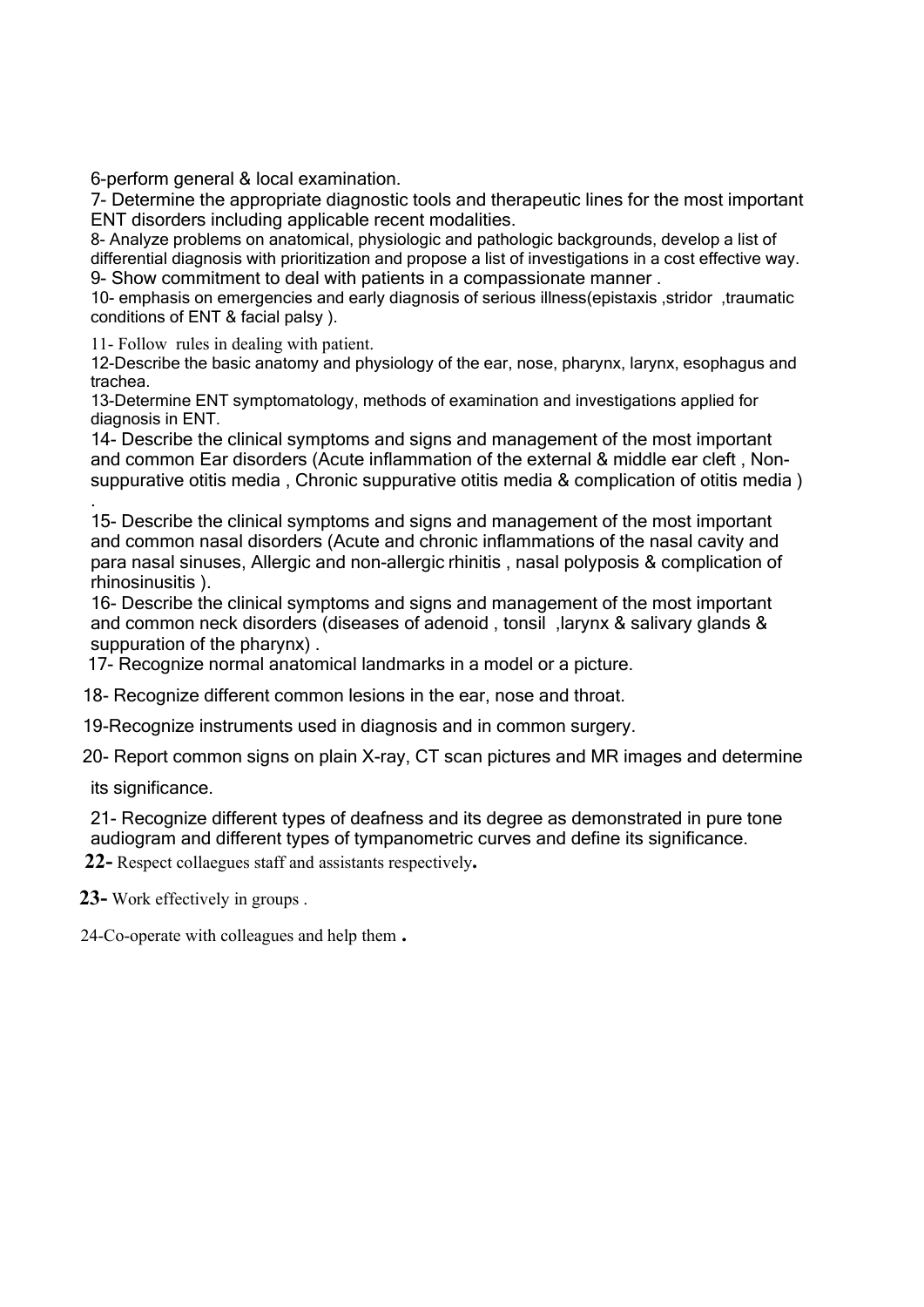# **2- Contents(title) of MSc. program**

| Topic                  | N.o. of hours |                |                |  |
|------------------------|---------------|----------------|----------------|--|
|                        | Lectures      | Clinical       | Total          |  |
|                        |               | rounds         |                |  |
| Congenital and         | 4             | 2              | 6              |  |
| traumatic              |               |                |                |  |
| conditions of the      |               |                |                |  |
| middle ear             |               |                |                |  |
| Cleft                  |               |                |                |  |
| Conductive deafness    | 4             | 2              | 6              |  |
| Acute inflammation of  | 4             | 2              | 6              |  |
| the                    |               |                |                |  |
| middle ear cleft       |               |                |                |  |
| Non-suppurative otitis | 5             | 3              | 8              |  |
| media                  |               |                |                |  |
| Chronic suppurative    | 5             | 3              | 8              |  |
| otitis media           |               |                |                |  |
| Management of          | 4             | $\overline{2}$ | 6              |  |
| chronic                |               |                |                |  |
| suppurative otitis     |               |                |                |  |
| Epistaxis              | 4             | $\overline{2}$ | 6              |  |
| Acute and chronic      | 5             | 3              | 8              |  |
| inflammations of       |               |                |                |  |
| the nasal cavity       |               |                |                |  |
| and para nasal         |               |                |                |  |
| sinuses                |               |                |                |  |
| Complications of       | 4             | 2              | 6              |  |
| acute and              |               |                |                |  |
| chronic sinusitis      |               |                |                |  |
| Allergic and non-      | 5             | 3              | 8              |  |
| allergic rhinitis      |               |                |                |  |
| Nasal polyposis        | 4             | $\overline{c}$ | 6              |  |
| FESS/ Nasal surgery    | 5             | 3              | 8              |  |
| Diseases of the        | 3             | $\overline{1}$ | 4              |  |
| salivary glands        |               |                |                |  |
| Diseases of the        | 3             | $\mathbf{1}$   | $\overline{4}$ |  |
| tonsils and            |               |                |                |  |
| Adenoid                |               |                |                |  |
| Diseases of the        | 4             | 2              | 6              |  |
| pharynx                |               |                |                |  |
| Oesophageal            | 3             | $\mathbf{1}$   | 4              |  |
| conditions in the      |               |                |                |  |
| practice of ear,       |               |                |                |  |
| nose and throat        |               |                |                |  |
| surgery                |               |                |                |  |
| Tracheostomy           | 3             | 1              | 4              |  |
| Diseases of the        | 4             | 2              | 6              |  |
| larynx                 |               |                |                |  |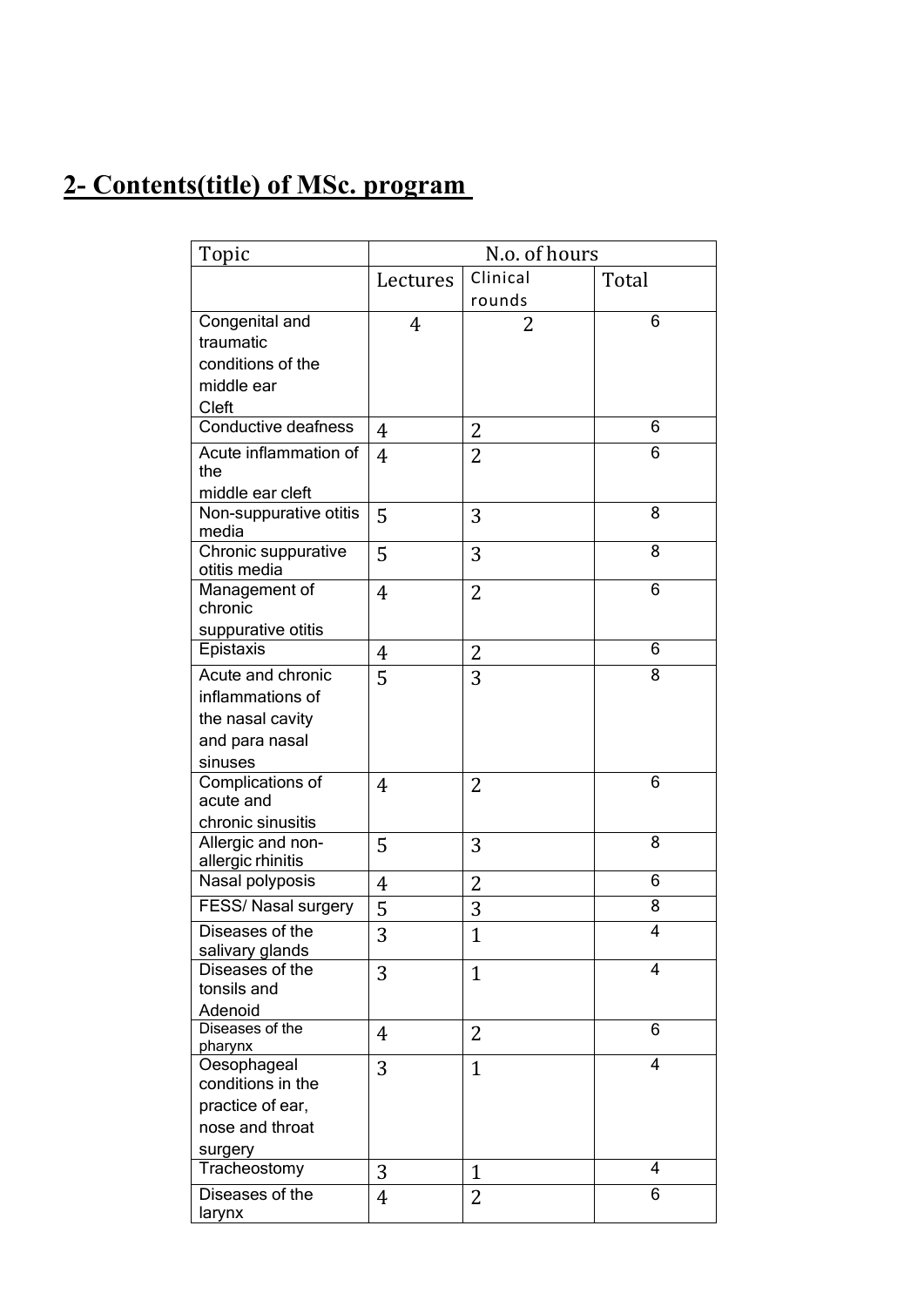### **3‐Courses LOs & Contents matrix:**

| contents                                                                      | course Los   |  |
|-------------------------------------------------------------------------------|--------------|--|
| Congenital and traumatic conditions of the middle ear<br>Cleft                | 12,14        |  |
| Conductive deafness                                                           | 3,7,13,21    |  |
| Acute inflammation of the<br>middle ear cleft                                 | ,17,18       |  |
| Non-suppurative otitis media                                                  | ,17,18       |  |
| Chronic suppurative otitis media                                              | ,17,18       |  |
| Management of chronic<br>suppurative otitis                                   | 8,4,14,17,18 |  |
| Epistaxis                                                                     | ,19          |  |
| Acute and chronic<br>inflammations of the nasal cavity and para nasal sinuses | ,17,18       |  |
| Complications of acute and<br>chronic sinusitis                               | 15, 17, 18   |  |
| Allergic and non-allergic rhinitis                                            | ,17,18       |  |
| Nasal polyposis                                                               | 15,17        |  |
| FESS/ Nasal surgery                                                           | ,21,22,23,24 |  |
| Diseases of the salivary glands                                               | ,17,18       |  |
| Diseases of the tonsils and<br>Adenoid                                        | ,17,18       |  |
| Diseases of the pharynx                                                       | ,17,19       |  |
| Oesophageal conditions in the<br>practice of ear, nose and throat surgery     | ,14,15,16,17 |  |
| Tracheostomy                                                                  | ,19          |  |
| Diseases of the larynx                                                        | ,17,18       |  |

# **4)Teaching and learning methods :**

- **a. Lectures**
- **b. Clinical rounds**
- **c. Tutorials**
- **d. Researches**
- **e. Case study**
- **f. Other assignments**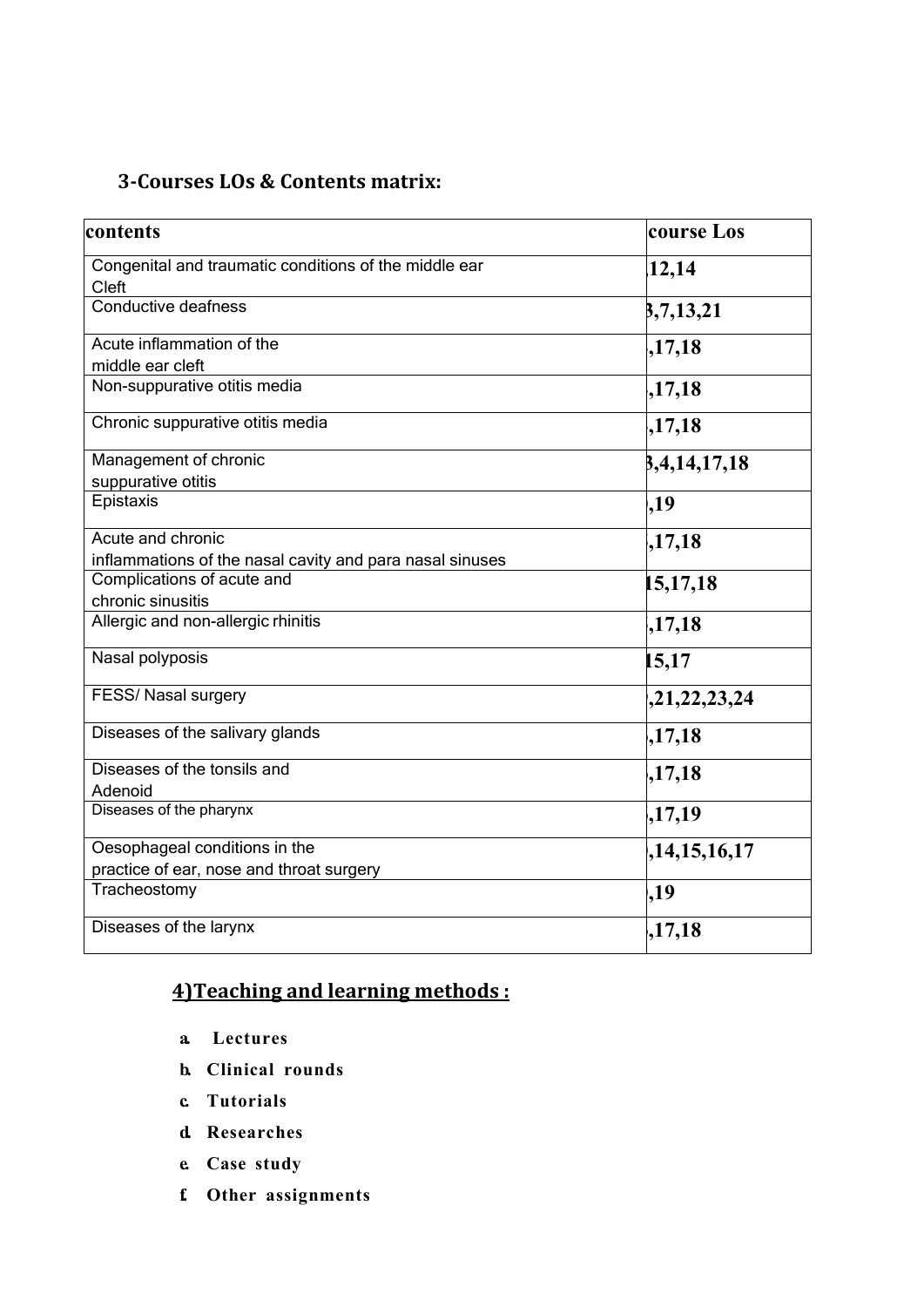#### **5)Students evaluation and assessment:**

### **1. Attendance criteria:**

The minimum acceptable attendance in the practical and tutorial classes is 75%. Students fail to attend the required percentage will not be allowed to attend the final practical exam

### **2. Assessment tools:**

| Method of assessment | 1. Written examination<br>2. Practical examination<br>3. Oral examination                                                                                                                                                                                          |  |
|----------------------|--------------------------------------------------------------------------------------------------------------------------------------------------------------------------------------------------------------------------------------------------------------------|--|
| Time of assessment   | 1. Continuous assessments<br>throughout the whole year<br>2. Student's activities and<br>researches (February)<br>3. Final examination: In June<br>4. Those who fail to pass the<br>final exam or postpone it<br>can enter the final exam re-<br>held in September |  |

# **3. Allocated marks/Distribution:**

| Assessment<br>Periodic evaluation and activities |           |     | <b>Harks allocated</b><br>20 (10%) |  |
|--------------------------------------------------|-----------|-----|------------------------------------|--|
|                                                  |           |     |                                    |  |
| inal examination)                                | Written   | 80  | $(40\%)$                           |  |
|                                                  | Oral      | 40  | (20%)                              |  |
|                                                  | Practical | 60  | $(30\%)$                           |  |
| Total                                            |           | 200 | $(100\%)$                          |  |

A. The minimum passing score in written exam is 30% (24 mark)

- **B.** The final minimum passing score is 60% (90 marks), provided at least 30 marks are obtained in the written exam
- **C.** Passing grades are: Excellent  $\geq 85\%$ , very good 75%  $\leq$ 85%, good  $65\% \le 75\%$  and fair  $60\% \le 65\%$